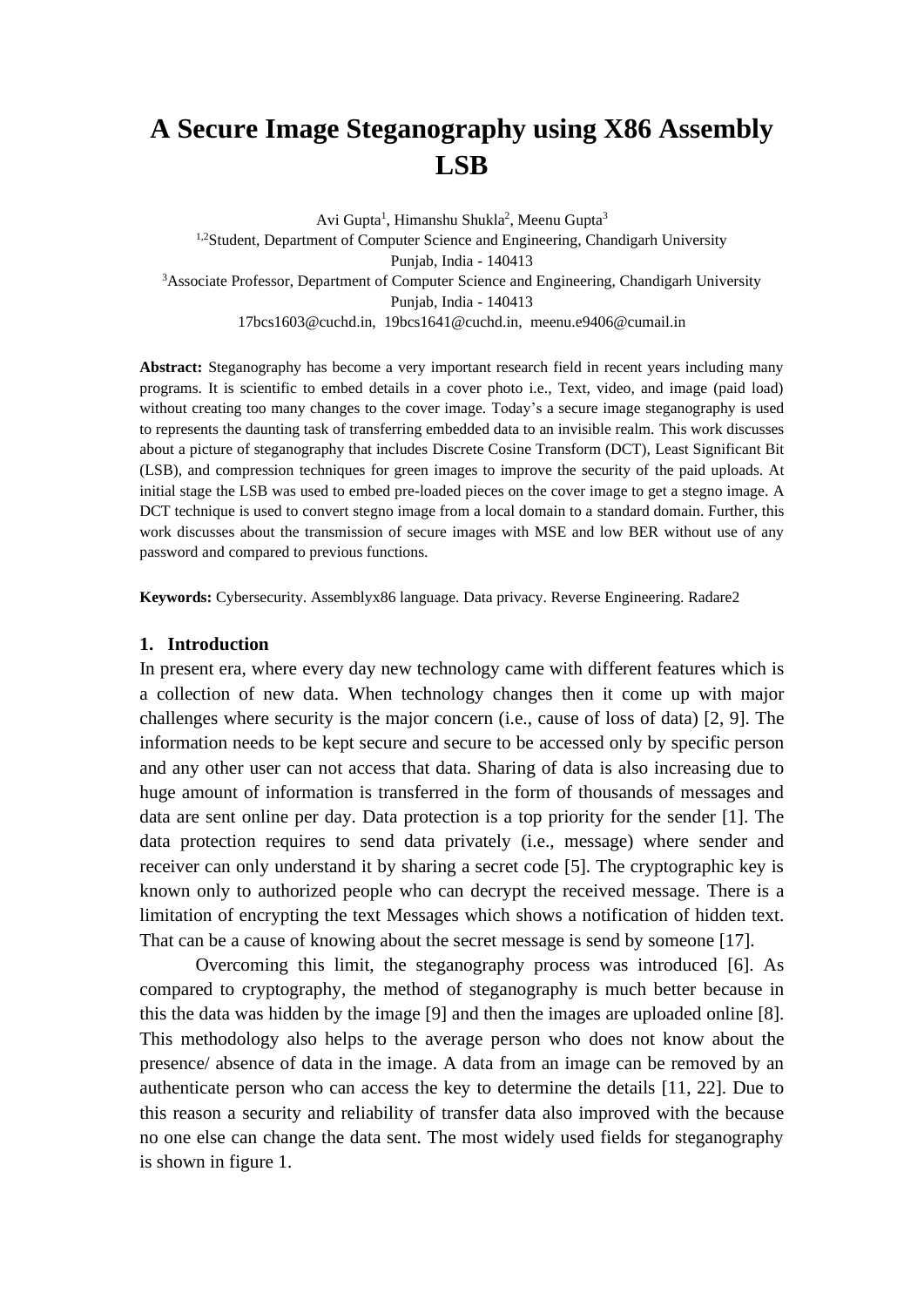

**Fig 1.** A Typical Steganography Technique [4]

# **2. Literature Review**

The steganography is a growing field in the term of security and privacy of image data. Steganalysis is a breakdown of steganography and it is the way of finding hidden information [14]. Mainly the Steganalysis is used to break the steganography and the acquisition of stegno images. All Steganalysis algorithms are based on steganographic algorithms that show mathematical differences between the cover and the stegno image as shown in figure 2. In [3], the authors discussed about the examination of medical records of a patient's sensitive information reveals much about the power of the imaging-based treatment system. This method provides a safe and secure way to protect digital medical imaging [16]. The authors used Integer Wavelet Transform (i.e., a steganography technique) to secure the MRI image on a single vessel image. he patient's diagnostic image was taken as a secret image and Arnold's modification was used to obtain an annoying secret image. A secret image was added to the container image and with the help of Inverse IWT an image is captures. It has been observed that quality standards are improved with an acceptable PSNR compared to existing algorithms [10].



**Fig 2.** A Typical Steganography Technique

# **2.1. Spatial Domain Strategies**

In local domain techniques, network object pixels, such as photo and video objects, are used directly and modified to hide private data within them [1] [15, 17]. The following strategies fall under the local domain as shown in figure 3:

• Non-Signal Bit (LSB): It is a simple steganography strategy. As with all steganographic methods, it encloses information on a cover, so that it cannot be observed by a casual observer [9]. This method works by inserting additional information into a given pixel with information from the data in the image [4].



**Fig 3.** Categories of steganography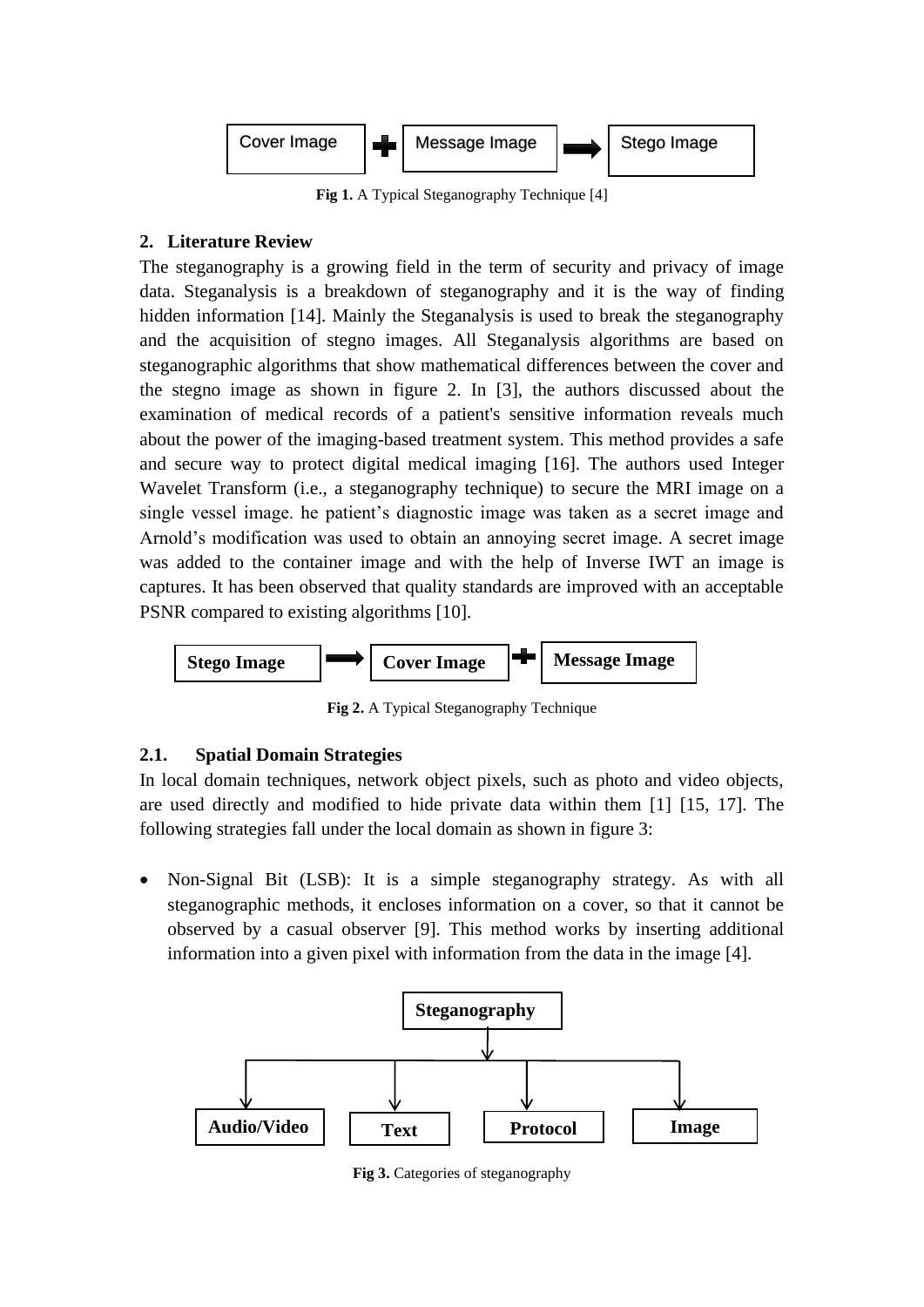- Gray Conversion: In this to represent a binary data a pixel-level values of an image are converted according to the mathematical function. Every pixel has a different gray level value [3].
- Pixel Value Differencing (PVD): In this, it uses the difference of two consecutive pixels in a block to find out the number of secret bits embedded in an image [12]. After this, it constructs a quantization table to determine the consecutive pixels values with its difference. In addition to this it offers the possibility to transfer a large number of uploads, while maintaining the similarity of the image element after the data embedding [2, 6].

## **2.2. Transform Domain Techniques**

Changing domain strategies, a network company item first converts from a local domain to a domain, and then uses its own waves to hide private information. These methods are low-cost but robust in the fight against statistical attacks [8, 9]

- **Discrete Wavelet Transform (DWT):** DWT conversion states that achieving a wavelet transformation that uses a translation that follows defined rules and a separate set of wavelet scales [11].
- **Discrete Fourier Transform (DFT):** This modification is considered the most important modification used to carry out Fourier analysis in many operating systems. Samples can be the number of pixels in sequence or in the raster image column in the image processing [5].
- **Discrete Cosine Transform (DCT):** This modification introduces a consistent sequence of data points in the sense of the amount of flexible cosine activity on multiple frequencies. DCTs are important in various applications in engineering and science such as [13], lost audio files such as MP3 files, and images such as JPEG files wherever very small objects are banned. In fact, the use of cosine instead of sine functions is important in stress, because a small amount of cosine activity is needed to measure the normal signal. The figure 4 shows the order of pixels.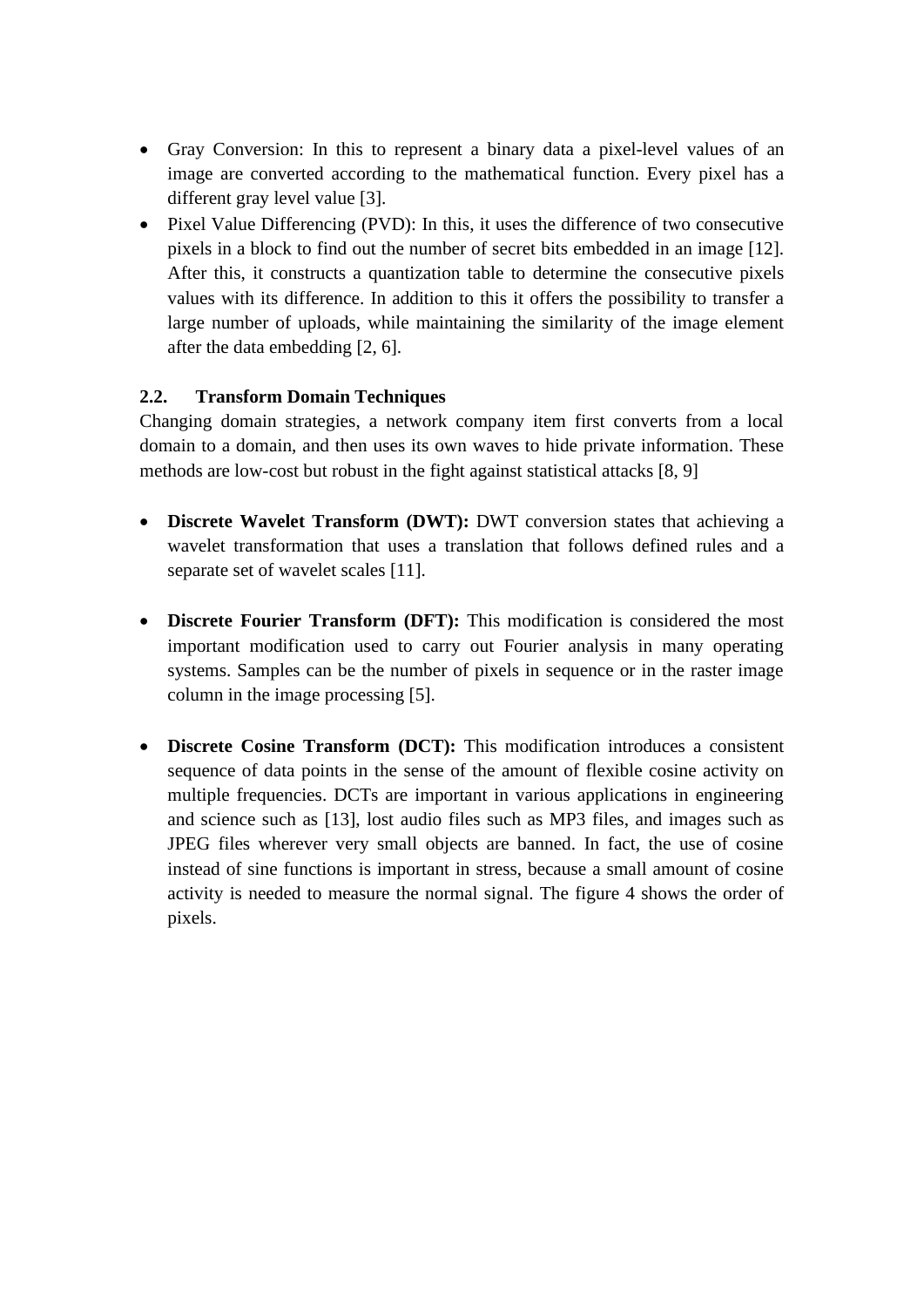

**Fig 4.** (a) Order of Pixels in an image (b) Mapping of pixel 2 in an image

#### **3. Materials and methods**

Learning objective in this work is focus on data security issues when a data sends to the network using steganographic techniques. The key elements of the work are shown in figure 5.

• The need of steganography program because a high message carried by stegnomedia is not making a sense to people.

• To avoid the suspicion in the existence of a hidden message, a steganography is used.



**Fig 5.** Steganography process used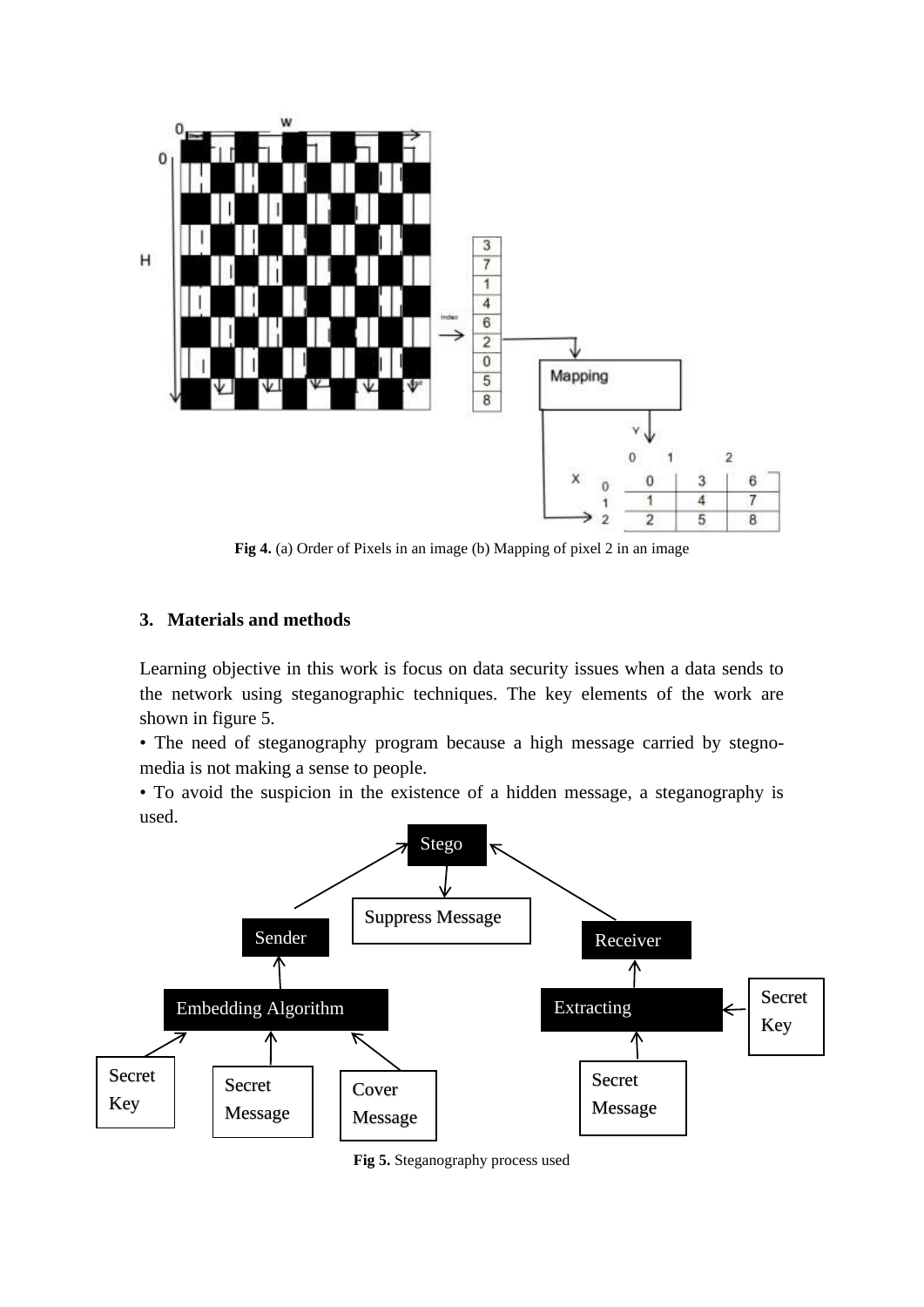#### **3.1. Methodology used**

In general, when a data is inserted into an image then an image may lose its resolution. This proposed work is securing the resolution of image as well as size while inserting the data in it. A speed of entering the data into an image is also higher as the image is protected and a data sent to the destination is safe [7, 15].

An AES (Advanced Encryption standard) is used to encrypt the messages that makes it difficult for unauthorized persons to extract the original message. There is one drawback of this method as it uses DWT and LSB which directly have an impact over its performance and very easy to get the original message. In [13], the authors proposed an algorithm in a digital image based on Least Significant Bit. They introduced a new steganographic approach to the local domain to add more details to the cover image using small changes to cover the pixels of the image. Their approach focuses on the LSB embedding process. They used LSB-2 to increase the secrecy of encryption. It provides additional security for bits of private messages because Stegno-Key is used to rearrange and allow pieces of the private message before removing them from the cover [16]. A figure 6 shows the methodology used in steganography.



**Fig. 6** Steganography methodology

## **3.2. Proposed Algorithm**

Inserting the minimum key bits (LSB) is an easy way to embed details in an image file. Simple steganographic techniques incorporate the message pieces directly into the most important cover of the cover image in the sequence. The most important small change does not lead to an understanding person because the magnitude of the change is small [5, 6]. The figure 7 shows the process of LSP substitution in color images.

- 1: Read a short message set.
- 2: Read the pixels of the cover image.
- 3: Read the cover image of LSB-1.
- 4: Read LSB-2 cover photo set.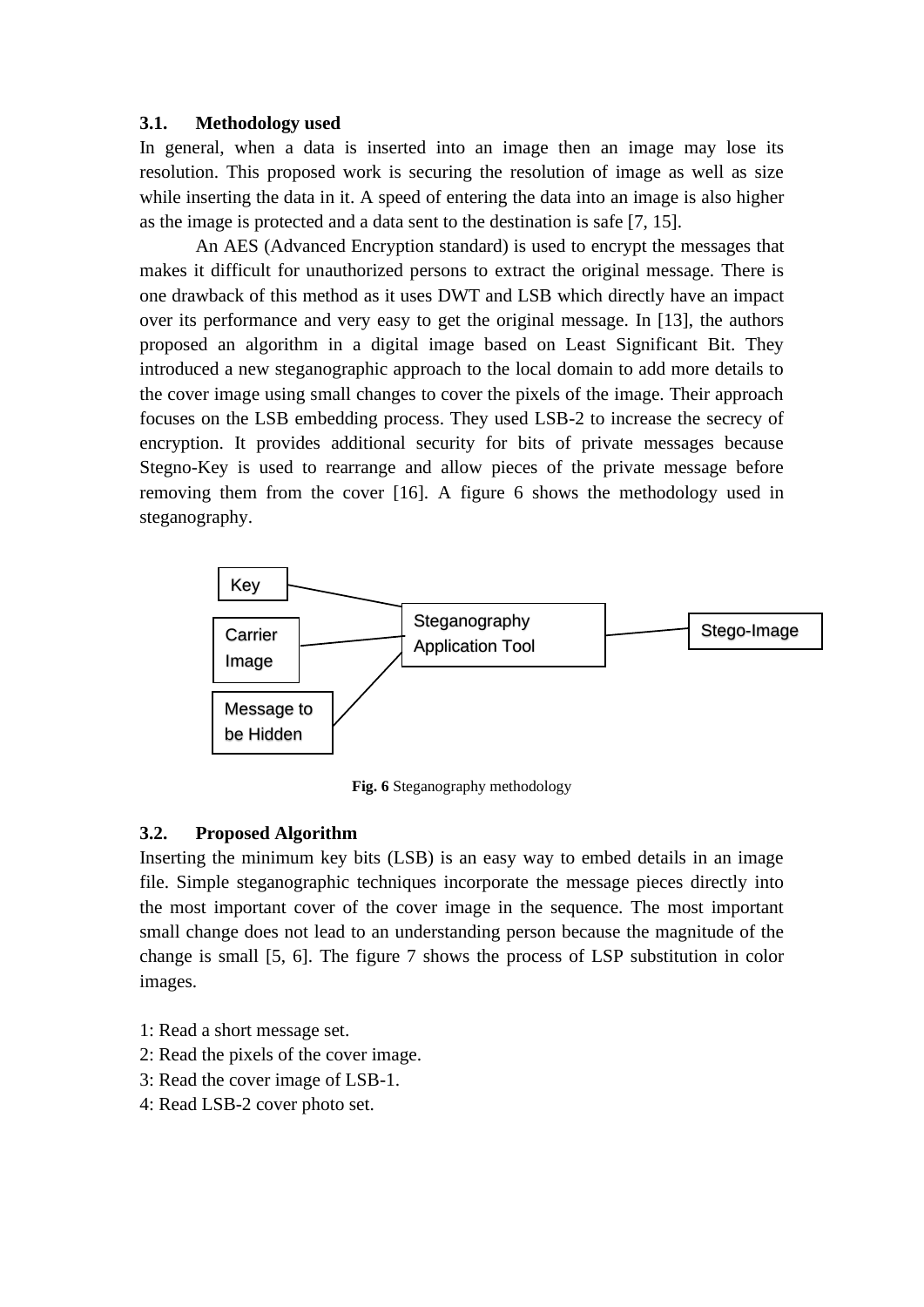**PSNR is defined as**



**Fig7.** The process of LSB substitution in a color image

Security is an important issue when communicating information over the Internet because any unauthorized person may hack the information and make it useless or obtain information that is not intended for them [23]- [26]. This problem often leads to challenges in invalidating, evaluating, and reproducing reported strategies in a consistent manner. It is our view that the research community of steganography / Steganalysis will benefit from the availability of the same database, thereby improving transparency and academic integrity. In this study, we considered four factors: image detection, pre-processing, steganographic techniques, and the degree of embedding in the creation of a steganography image database.

## **4. Experimental analysis**

In this study, an analysis was performed considering the strength of the image by the process of LSB steganography to hide the image within another image. Three sensible functions are considered as low coverage methods and image quality is analyzed. In this work, a method is proposed using the pseudo rate LSB steganography. In this paper, we introduce two LSB algorithms based on quantum images, with at least two advantages: (1) blindness at all. The extraction process does not require an original cover or initial message. (2) The whole process can be accomplished by quantum computers and does not require the help of old computers

or by people. Tests and simulation-based test results show that inconsistency is good, and the balance between volume and intensity can be adjusted according to the requirements of the applications. Figure 8 shows the conversion of MSB to LSB and its results shown in table 1.

| Paylo |         |       | $\vert$ Embedd $\vert$ MSE $\vert$ PSNR(d $\vert$ NK | AD | <sub>SC</sub> | M | $LMSE(*1) NAE$ |       |
|-------|---------|-------|------------------------------------------------------|----|---------------|---|----------------|-------|
| ad    | ed Data |       | B                                                    |    |               |   | $(0-6)$        |       |
| Size  | (Bytes) |       |                                                      |    |               |   |                |       |
|       | 1024    | 0.031 | 63.2094                                              |    |               |   | 0.588          | 0.000 |

**Table 1:** Results of sequential-LSB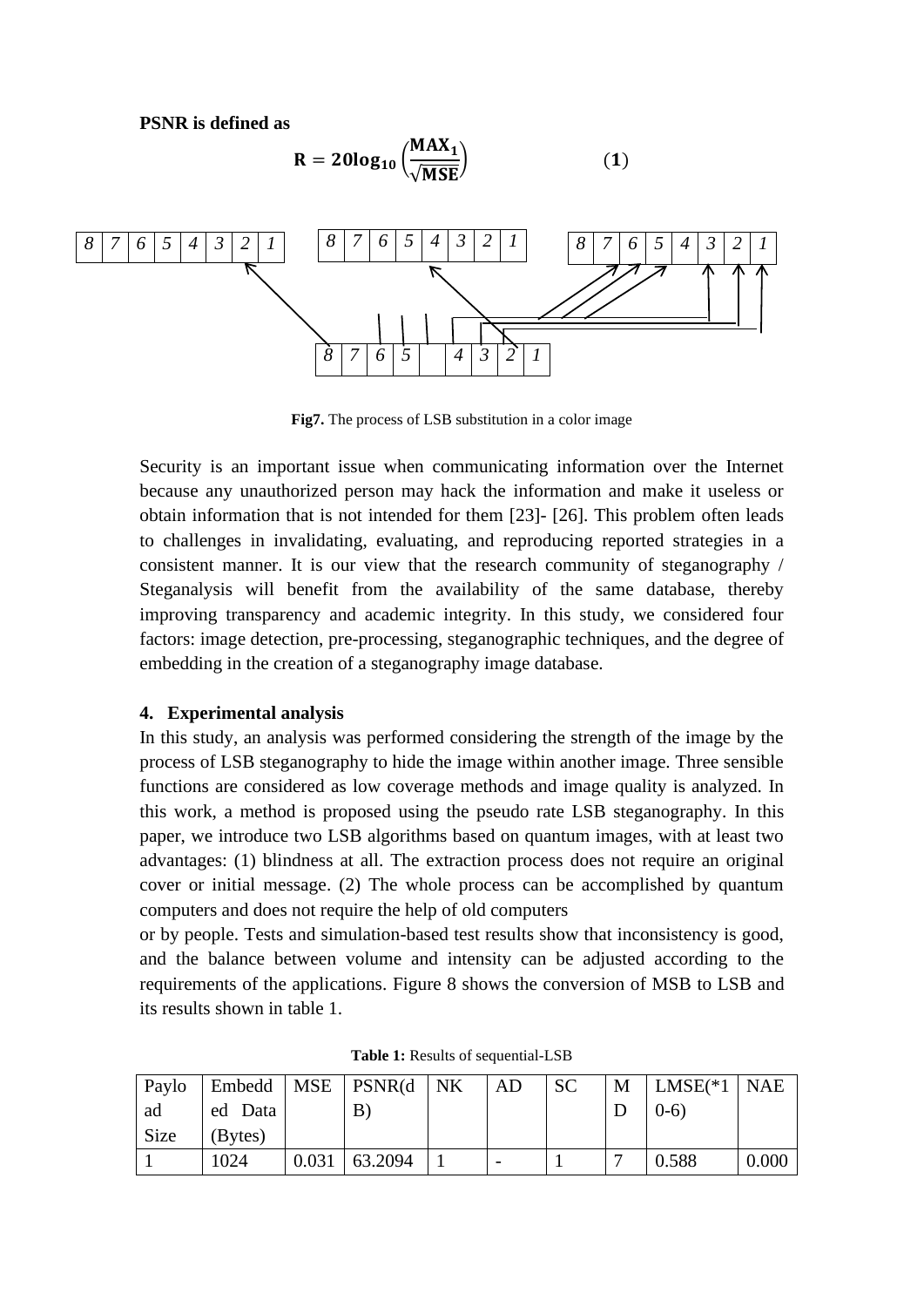|                |                | $\mathbf{1}$   |         |                          | 0.006                    |                          |                |        | $\mathbf{1}$             |
|----------------|----------------|----------------|---------|--------------------------|--------------------------|--------------------------|----------------|--------|--------------------------|
| $\overline{2}$ | 2048           | $\blacksquare$ | 60.206  | $\mathbf{1}$             |                          | $\mathbf{1}$             | $\overline{7}$ | 0.6453 | 0.000                    |
|                |                | 0.062          |         |                          | 0.001                    |                          |                |        | $\mathbf{1}$             |
|                |                |                |         |                          | $\overline{4}$           |                          |                |        |                          |
| $\overline{4}$ | 4096           | 0.125          | 57.1313 | $\mathbf{1}$             | $\overline{\phantom{a}}$ | $\mathbf{1}$             | $\overline{7}$ | 0.7134 | 0.000                    |
|                |                | 9              |         |                          | 0.002                    |                          |                |        | 3                        |
|                |                |                |         |                          | 9                        |                          |                |        |                          |
| 8              | 8192           | 0.253          | 54.092  | $\mathbf{1}$             | $\overline{\phantom{a}}$ | $\mathbf{1}$             | $\overline{7}$ | 0.6633 | 0.000                    |
|                |                | $\overline{4}$ |         |                          | 0.002                    |                          |                |        | 5                        |
|                |                |                |         |                          | 1                        |                          |                |        |                          |
| 16             | 16384          | 0.501          | 51.1321 | 1.000                    | $\overline{a}$           | 0.999                    | $\overline{7}$ | 0.6166 | 0.001                    |
|                |                |                |         | $\mathbf{1}$             | 0.010                    | 9                        |                |        | $\mathbf{1}$             |
|                |                |                |         |                          | $\overline{4}$           |                          |                |        |                          |
| 32             | 32768          | 1.000          | 48.129  | 1.000                    | $\overline{\phantom{a}}$ | 0.999                    | $\overline{7}$ | 1.1311 | 0.002                    |
|                |                | $\overline{4}$ |         | $\mathbf{1}$             | 0.022                    | 8                        |                |        | $\mathbf{1}$             |
| 64             | 65536          | 2.001          | 45.1182 | 1.000                    | $\overline{\phantom{0}}$ | 0.999                    | $\overline{7}$ | 0.5073 | 0.004                    |
|                |                | $\mathbf{1}$   |         | $\overline{2}$           | 0.042                    | 5                        |                |        | 3                        |
|                |                |                |         |                          | 6                        |                          |                |        |                          |
| 128            | 131072         | 3.996          | 42.1145 | 1.000                    | $\overline{\phantom{0}}$ | 0.998                    | $\overline{7}$ | 1.1311 | 0.008                    |
|                |                |                |         | 5                        | 0.084                    | 8                        |                |        | 6                        |
|                |                |                |         |                          | 6                        |                          |                |        |                          |
| 256            | $\overline{a}$ | $\overline{a}$ |         | $\overline{\phantom{0}}$ | $\overline{a}$           | $\overline{\phantom{0}}$ |                |        | $\overline{\phantom{0}}$ |



**Fig 8.** MSB to LSB Conversion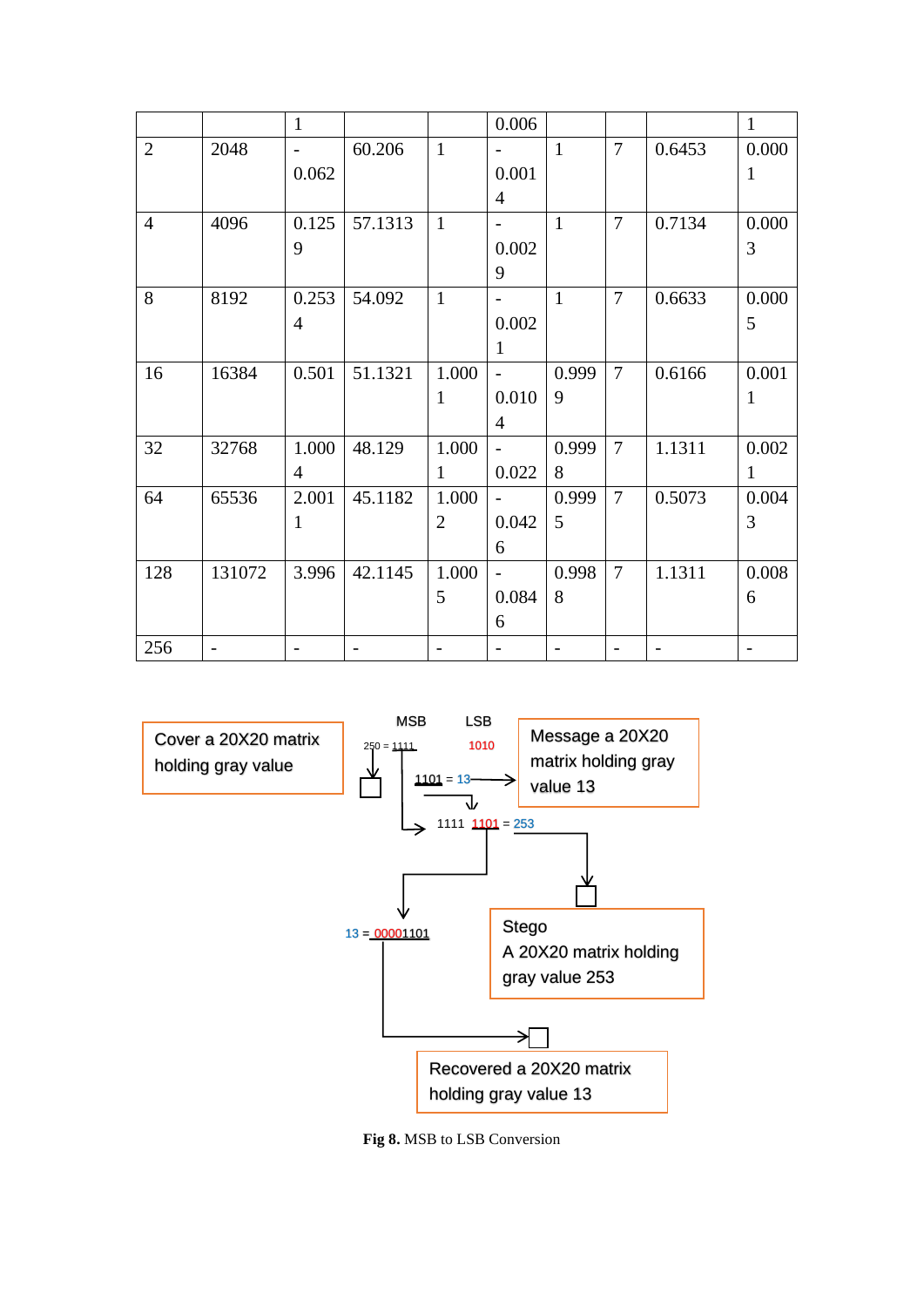#### **5. Conclusion and future work**

The image quality is always matter for any work. The main aim of this study is to improve the image quality and do compression of text. In future, this work can be implemented by using different image formats such as .tif, bmp, peg, etc. Securing the most important bit is providing a good security but by exchanging carriers using different encryption keys a quality of an image can be improved. The work shows that a steganography is used to hide the message written over an image. One case is considered in this work where one image is hidden over another image that is used to hide the data. A retrieved image after that embedded that is called as stegno image. Different methods such as DFT, LSB, etc. are used in steganography for suring the data but every method has its advantage and disadvantages. In this work, advanced LSB methodology is used that process the color images by embedding data into three RGB image planets to enhance the image quality and gains high embedding capabilities. The PSNR value of the proposed procedure is better than previous steganography methods.

#### **References**

- [1] Trivedi, M. C., Sharma, S., & Yadav, V. K. (2016, March). Analysis of several image steganography techniques in spatial domain: A survey. In *Proceedings of the Second International Conference on Information and Communication Technology for Competitive Strategies* (pp. 1-7).
- [2] Petitcolas, F. A., Anderson, R. J., & Kuhn, M. G. (1999). Information hiding-a survey. *Proceedings of the IEEE*, *87*(7), 1062-1078.
- [3] Mazurczyk, W., & Caviglione, L. (2014). Steganography in modern smartphones and mitigation techniques. *IEEE Communications Surveys & Tutorials*, *17*(1), 334-357.
- [4] Singla, D., & Juneja, M. (2014, March). An analysis of edge based image steganography techniques in spatial domain. In *2014 Recent Advances in Engineering and Computational Sciences (RAECS)* (pp. 1-5). IEEE.
- [5] Akhtar, N. (2016). An LSB substitution with bit inversion steganography method. In *Proceedings of 3rd International Conference on Advanced Computing, Networking and Informatics* (pp. 515-521). Springer, New Delhi.
- [6] Chen, Y. Z., Han, Z., Li, S. P., Lu, C. H., & Yao, X. H. (2010, October). An adaptive steganography algorithm based on block sensitivity vectors using HVS features. In *2010 3rd International Congress on Image and Signal Processing* (Vol. 3, pp. 1151-1155). IEEE.
- [7] Chan, C. K., & Cheng, L. M. (2004). Hiding data in images by simple LSB substitution. *Pattern recognition*, *37*(3), 469-474.
- [8] Wu, D. C., & Tsai, W. H. (2003). A steganographic method for images by pixelvalue differencing. *Pattern recognition letters*, *24*(9-10), 1613-1626.
- [9] Wu, H. C., Wu, N. I., Tsai, C. S., & Hwang, M. S. (2005). Image steganographic scheme based on pixel-value differencing and LSB replacement methods. *IEE Proceedings-Vision, Image and Signal Processing*, *152*(5), 611-615.
- [10] Anand, J. V., & Dharaneetharan, G. D. (2011, February). New approach in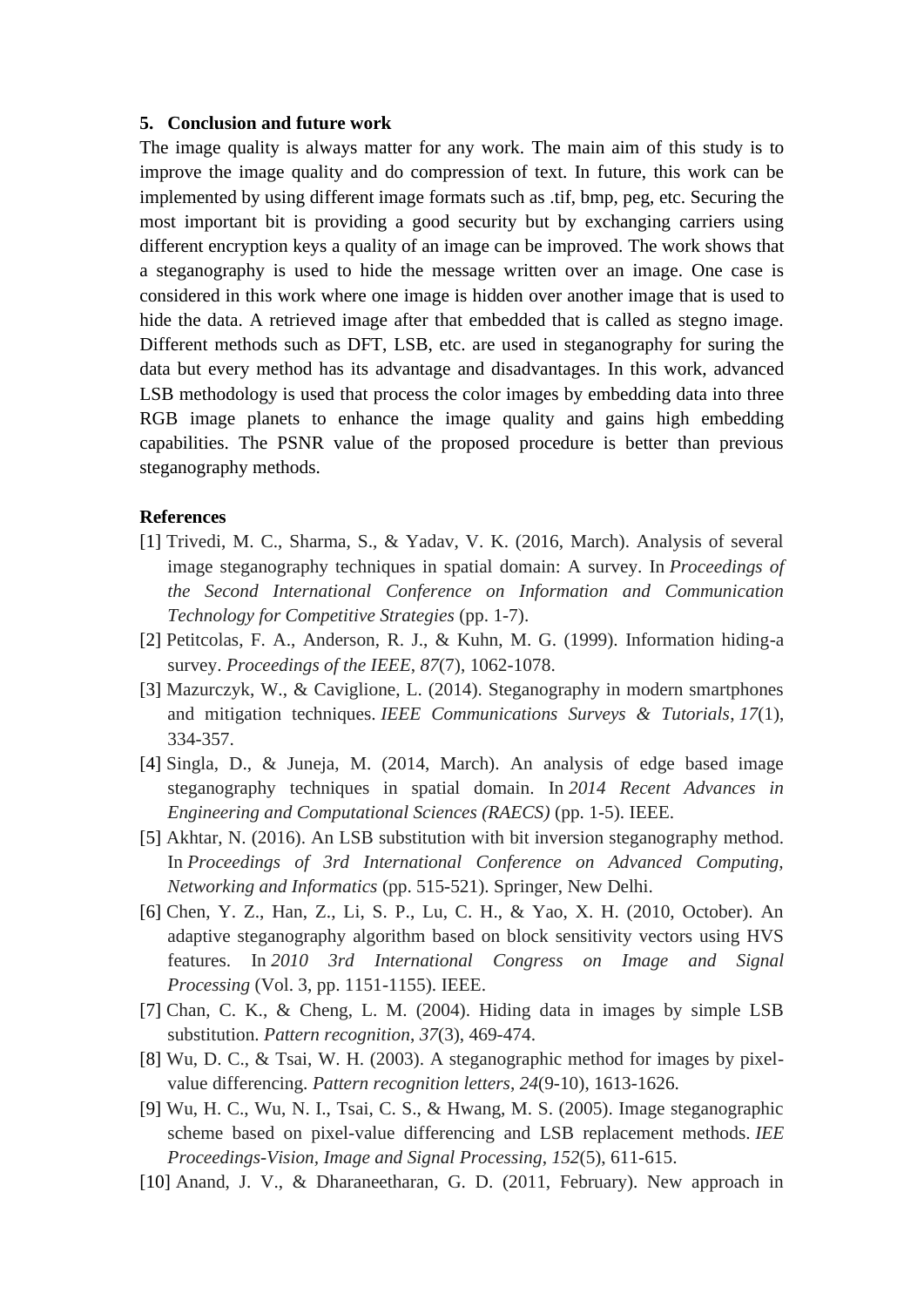steganography by integrating different LSB algorithms and applying randomization concept to enhance security. In *Proceedings of the 2011 International Conference on Communication, Computing & Security* (pp. 474- 476).

- [11] Kukapalli, V. R., Rao, T., & Reddy, S. (2014). Image Steganography byEnhanced Pixel Indicator Method Using Most Significant Bit (MSB) Compare. *International Journal of puter Trends and Technology (IJCTT)–15*, *3*, 97-101.
- [12] Dighe, D., & Kapale, N. D. (2013). Random Insertion Using Data Parity Steganography Technique. *Int. J. Eng. Sci. Innov Technol (IJESIT)*, *2*(2), 364-368.
- [13] Bashardoost, M., Sulong, G. B., & Gerami, P. (2013). Enhanced LSB image Steganography method by using knight Tour algorithm, Vigenere Encryption and LZW compression. *International Journal of Computer Science Issues (IJCSI)*, *10*(2 Part 1), 221.
- [14] Dadgostar, H., & Afsari, F. (2016). Image steganography based on intervalvalued intuitionistic fuzzy edge detection and modified LSB. *Journal of information security and applications*, *30*, 94-104.
- [15] Fridrich, J., Goljan, M., & Du, R. (2001). Detecting LSB steganography in color, and gray-scale images. *IEEE multimedia*, *8*(4), 22-28.
- [16] Peterson, W. W., & Brown, D. T. (1961). Cyclic codes for error detection. *Proceedings of the IRE*, *49*(1), 228-235.
- [17] Li, B., Shen, H., & Tse, D. (2012). An adaptive successive cancellation list decoder for polar codes with cyclic redundancy check. *IEEE communications letters*, *16*(12), 2044-2047.
- [18] Morkel, T., Eloff, J. H., & Olivier, M. S. (2005, June). An overview of image steganography. In *ISSA* (Vol. 1, No. 2, pp. 1-11).
- [19] Libre and Portable Reverse Engineering Framework. Available at <https://rada.re/>
- [20] Jorgensen, E. (2019). x86-64 Assembly Language Programming with Ubuntu.
- [21] Hyde, R. (2010). The art of assembly language. No Starch Press.
- [22] Singh, A. K., Singh, J., & Singh, H. V. (2015). Steganography in images using lsb technique. International Journal of Latest Trends in Engineering and Technology (IJLTET), 5(1), 426-430.
- [23] Zhang, Q., Li, Y., Al-Turjman, F. *et al.* Transient ischemic attack analysis through non-contact approaches. *Hum. Cent. Comput. Inf. Sci.* **10,** 16 (2020). <https://doi.org/10.1186/s13673-020-00223-z>
- [24] Bhardwaj, A., Al-Turjman, F., Sapra, V., Kumar, M., & Stephan, T. (2021). Privacy-aware detection framework to mitigate new-age phishing attacks. *Computers & Electrical Engineering*, *96*, 107546.
- [25] Al-Turjman, F., & Bakkiamdavid, D. (2021). A Proxy-Authorized Public Auditing Scheme for Cyber-Medical Systems Using AI-IoT. *IEEE Transactions on Industrial Informatics*.
- [26] Nagasubramanian, G., kumar Sakthivel, R., Al-Turjman, F., & Senior Member, I. E. E. E. (2021). Secure and Consistent Job Administration Using Encrypted Data